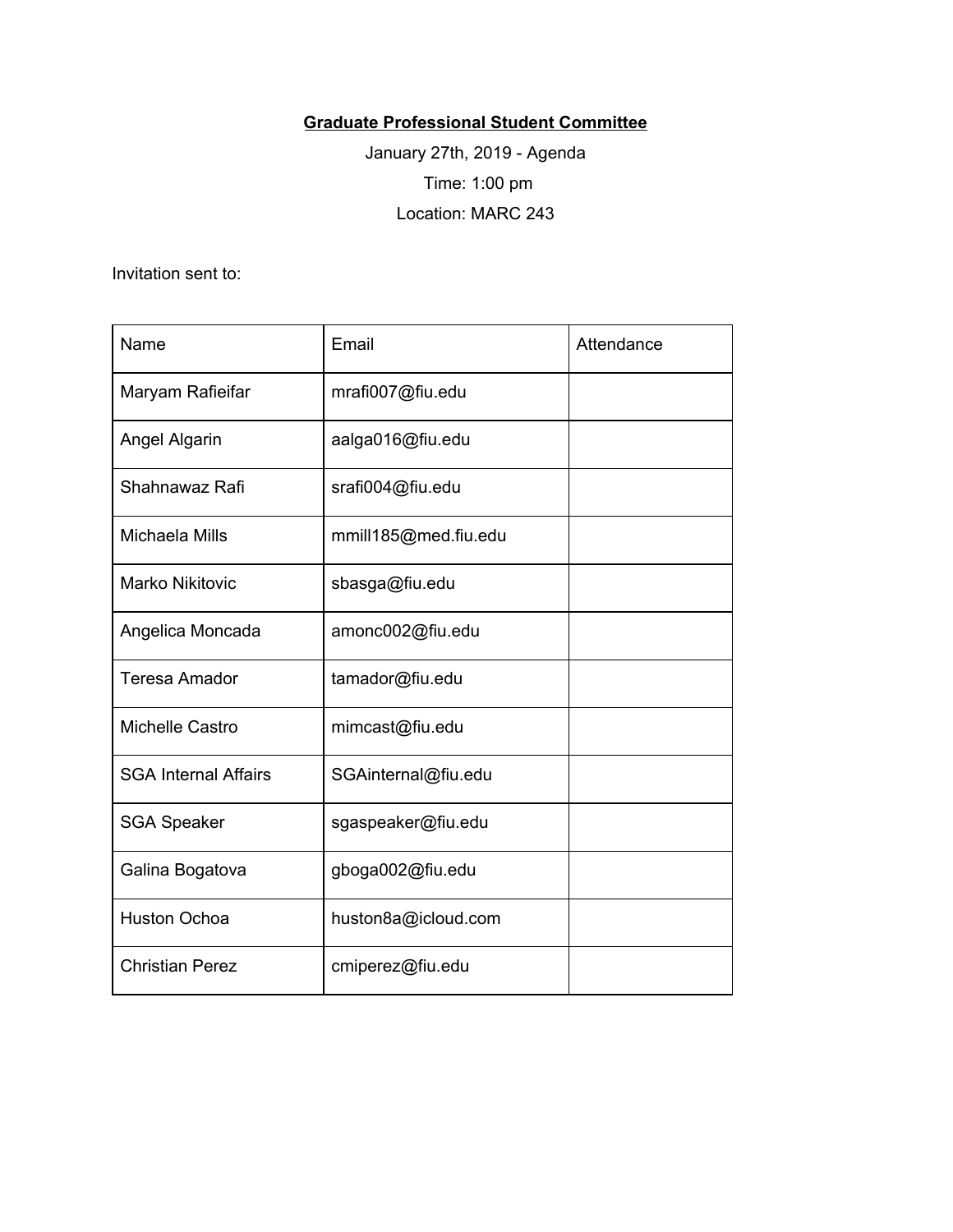For this meeting we will address the following points:

- 1. Meet with Dr Kos and Gil in MARC-243:
	- a. Pilot research funding
		- i. a. Too many applications
		- ii. b. Too difficult to select
		- iii. c. Too difficult to quantify how effective the money was spent
		- iv. d. Including medical and law students
		- v. e. Master students need to be in programs of emphasis or strategic programs
		- vi. f. Up to \$2000
		- vii. g. Run it through the research office as a research supplement or through GPSC
		- viii. h. Once a year
		- ix. i. By Feb 10 Dr. Gil will have a draft
		- x. Should have the signature/approval of their major professor
		- xi. Project data collection
	- b. What are the changes in the graduate school's policies
		- i. Dissertation defense not all committee members had to be present for the proposal defense. Only the Chair and the student
		- ii. Credits for candidates do not have to be 9, only 3
		- iii. Outside committee member can be from another institution
		- iv. No longer a minimum of the number of faculty members that have to be from the same program.
	- c. Hall meeting (to be organized by GAB)
		- i. Email Dr Kos about this so they can let us know their availability
	- d. Engineering students' stipends (reached out to Maryam)
	- e. GSAW
		- i. Run-down by Maryam
		- ii. Dr. Kos will contact all deans and associate deans and ask each dept to take one day of the week and do something nice for grad students.
	- f. On-campus housing for grad students
	- g. Work together with the honors college (Undergrad Research)